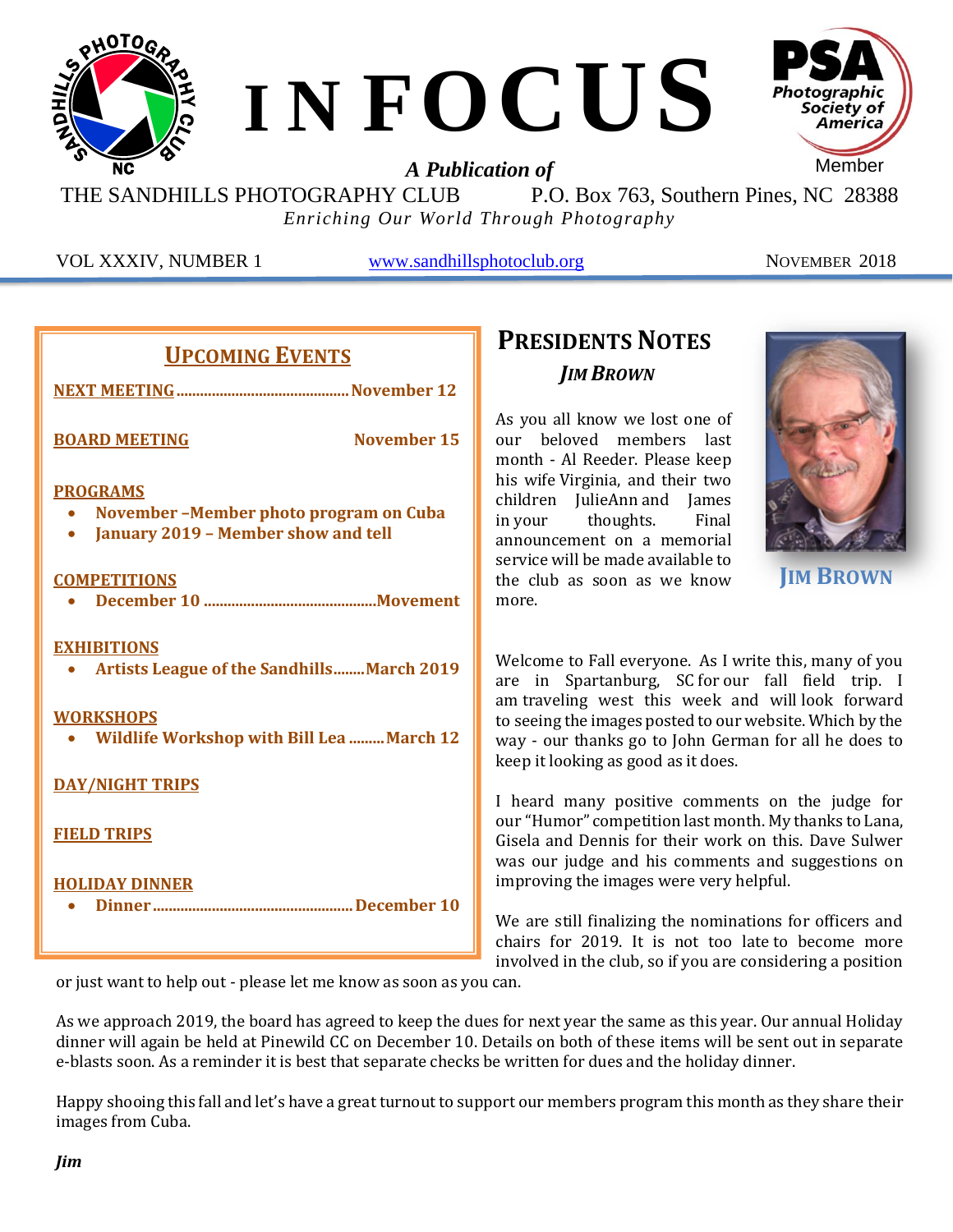## **TREASURER'S REPORT** *– Bonny Henderson, Treasurer*

### September

| <b>URCKING ACCOUNT</b> |  |
|------------------------|--|
|                        |  |
|                        |  |
|                        |  |
|                        |  |
|                        |  |

### **Savings Account**

**Checking Account**

### **TOTAL FUNDS**



**BONNY HENDERSON** 

# **MEMBERSHIPNEWS,** *Judy Nappi:*

We have two new members as of the October meeting. Please welcome **Dana Danielson** and **Meredith Martens**. Our membership, with the two new additions, consists of 65 Individual Memberships, 2 Honorary Memberships, 24 Family Memberships and 1 Student Membership for a total of 92.

The cost for a membership remains the same as last year: Family =  $$75$ Individual =\$55 Student = \$20



Sandhills Photography Club P.O. Box 763 Southern Pines, NC 28388

**Please use separate checks for the membership renewal and the Christmas dinner.**



**JUDY NAPPI**

**It has been suggested that we should add the brand and model of camera that members have to the roster that we periodically send out. That way people would have others to turn to if they have questions about their camera.** 

**Members could send the info to [membership@sandhillsphotoclub.org,](mailto:membership@sandhillsphotoclub.org) please do NOT hit REPLY to the email with the newsletter. Start a NEW email to membership. Thanks!!!!**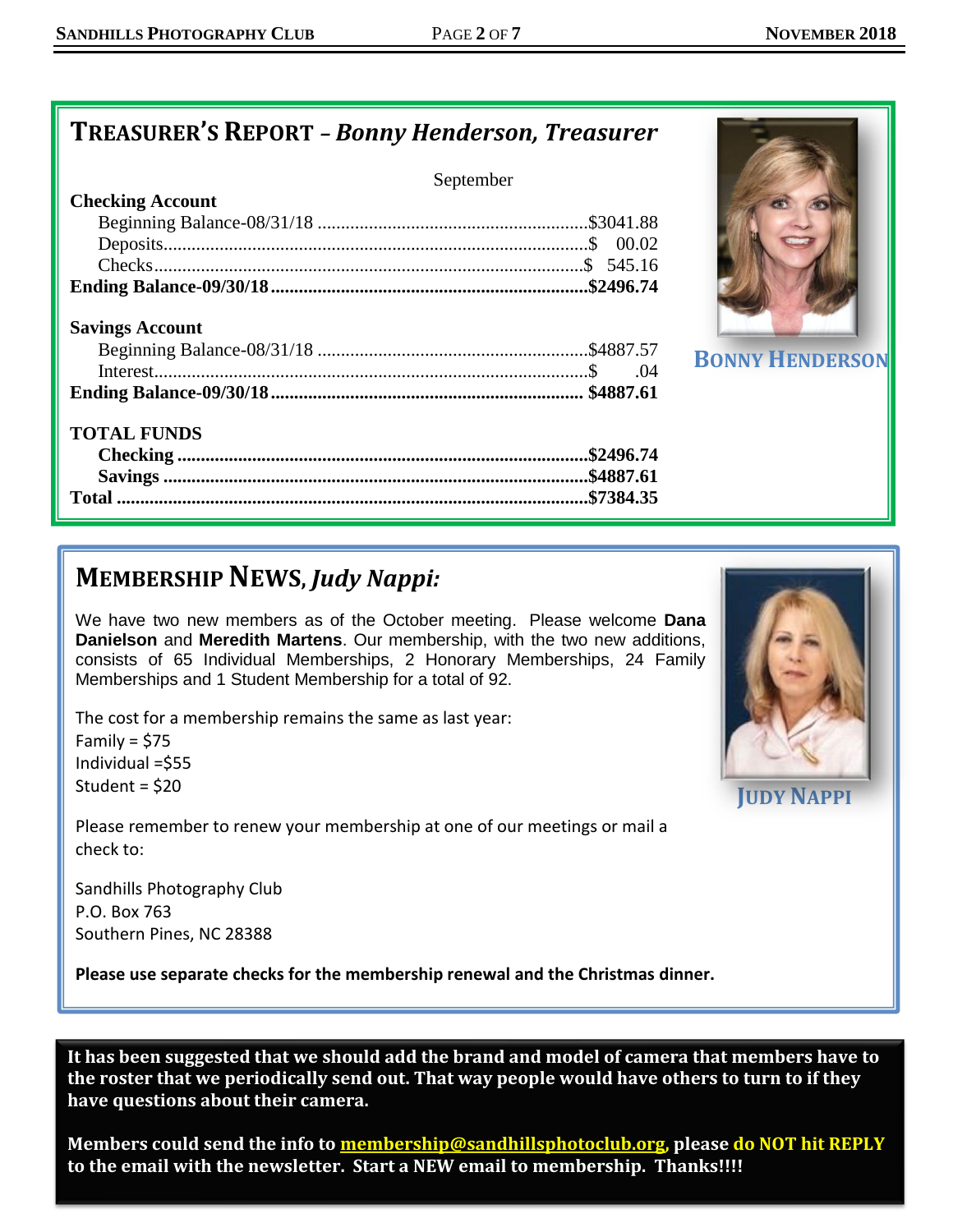**COMPETITIONS,** *Gisela Danielson Lana Rebert Dennis Snipes*



 **Gisela Danielson Lana, Rebert Dennis Snipes**





### **COMPETITION COMMITTEE – GISELA DANIELSON, LANA REBERT & DENNIS SNIPES**

We found that David Sulwer turned out to be a very delightful, interesting judge for the Humor Competition, and we were grateful for his time spent with our club. He was the first judge who actually asked if he should factor in the title for judging. In the past, several judges have given negative scores because the title did not fit the subject or was misleading. Prior to this competition, there were no guidelines or instructions for judges regarding titles. With this in mind, the competition committee with reluctance told Dave not to consider the titles but only the photographs. Of all the competitions, the titles in the Humor competition added to the photographs. However, this is a photo club and not a literary club, so the photo should tell the story. With that said, we brought it up at the club's board meeting, and it was decided that if the title adds to the image it could be judged as part of the impact category.



Humor competition is now over and the deadline for entries to Movement Competition is a hop, skip and a jump before Thanksgiving. Galleries open **Saturday, November 10th** and **close Saturday, November 17th**. Dave Sulwer gave a tip, "Remember, the subject does not have to be moving". Image should show speed or the lack thereof. You should get a sense of fast or slow movement when looking at the image. Digital: Standard/Minimal post processing for Classes A & B. Unrestricted processing for Class C. **Three-year time limit,** 1 or 2 images to be submitted to SmugMug. Remember: **NO SPECIAL CHARATERS IN TITLE.** There were at least 15 people who did not follow this new rule. Special characters include exclamation marks and apostrophes. Judging will be done by all the club members electronically, and the winners will be announced at the Christmas Dinner meeting.

If you have any questions on how to correctly enter your photos using the manual guidelines, please email the competition committee prior to competition entry dates at [competitions@sandhillsphotoclub.org.](mailto:competitions@sandhillsphotoclub.org) It is advisable to enter early to alleviate problems. Also, please send to the **same email address** your "**Back to Front**" photos. If you do not have one, try to capture a fun one the next time you are out with your camera. We will be using them in the upcoming slideshows.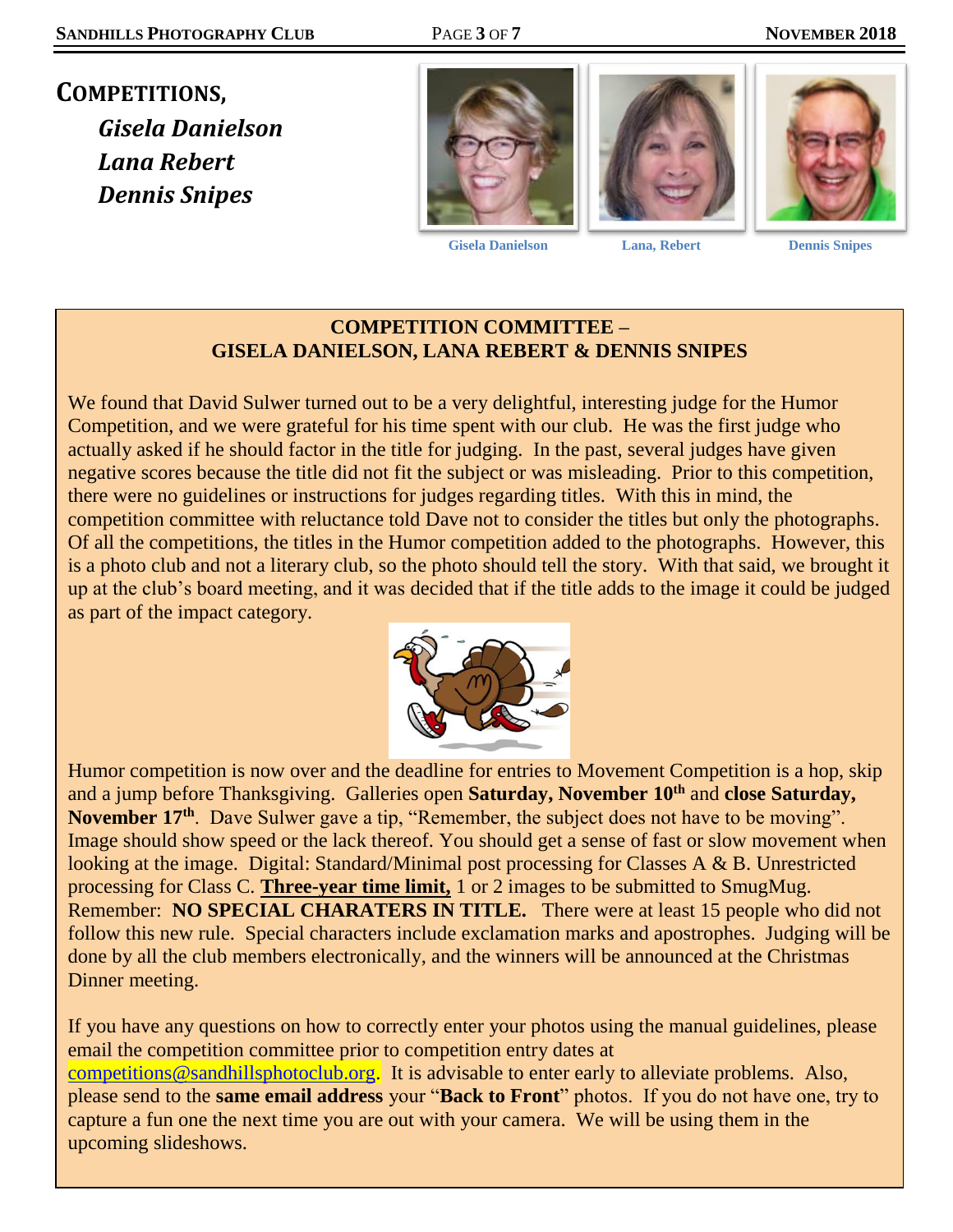**Monday, November 12, 2018**

7pm-9pm Presentation, Q&A and Light Refreshments

The O'Neal School, Hannah Auditorium 3300 Airport Road Southern Pines, NC 28387

Can Americans Travel to Cuba? Yes, and

dozens of your neighbors have done so on custom tours ranging from Photography to Cuban Food, Music and Dance! Join us as six of our members present photographs and impressions from their recent visits to Cuba, a colorful and complex country.

Q&A throughout the presentation with Eli Arroyo and her son Jordan Diaz (The O'Neal School '08, UNC Chapel Hill '12) owners of Your Cuba Travel/Your Custom Travel, a full service agency based in Tampa.

Contact: Ms. Dale Jennings [dale@dalejennings.com](mailto:dale@dalejennings.com) 704-516-5939

# **WILDLIFE WORKSHOP AT THE NC ZOO**

Save the date of **Tuesday, March 12, 2019** for an all-day wildlife workshop with Bill Lea at the North Carolina Zoo. Check out his gallery on his website at [http://www.billlea.com/galleryIndex.html.](http://www.billlea.com/galleryIndex.html) Details of the workshop will be coming out later, including the cost per member. In addition, each member will be responsible for his or her own entrance fee for the zoo and lunch. Bill will be presenting the program at the March meeting the night before.

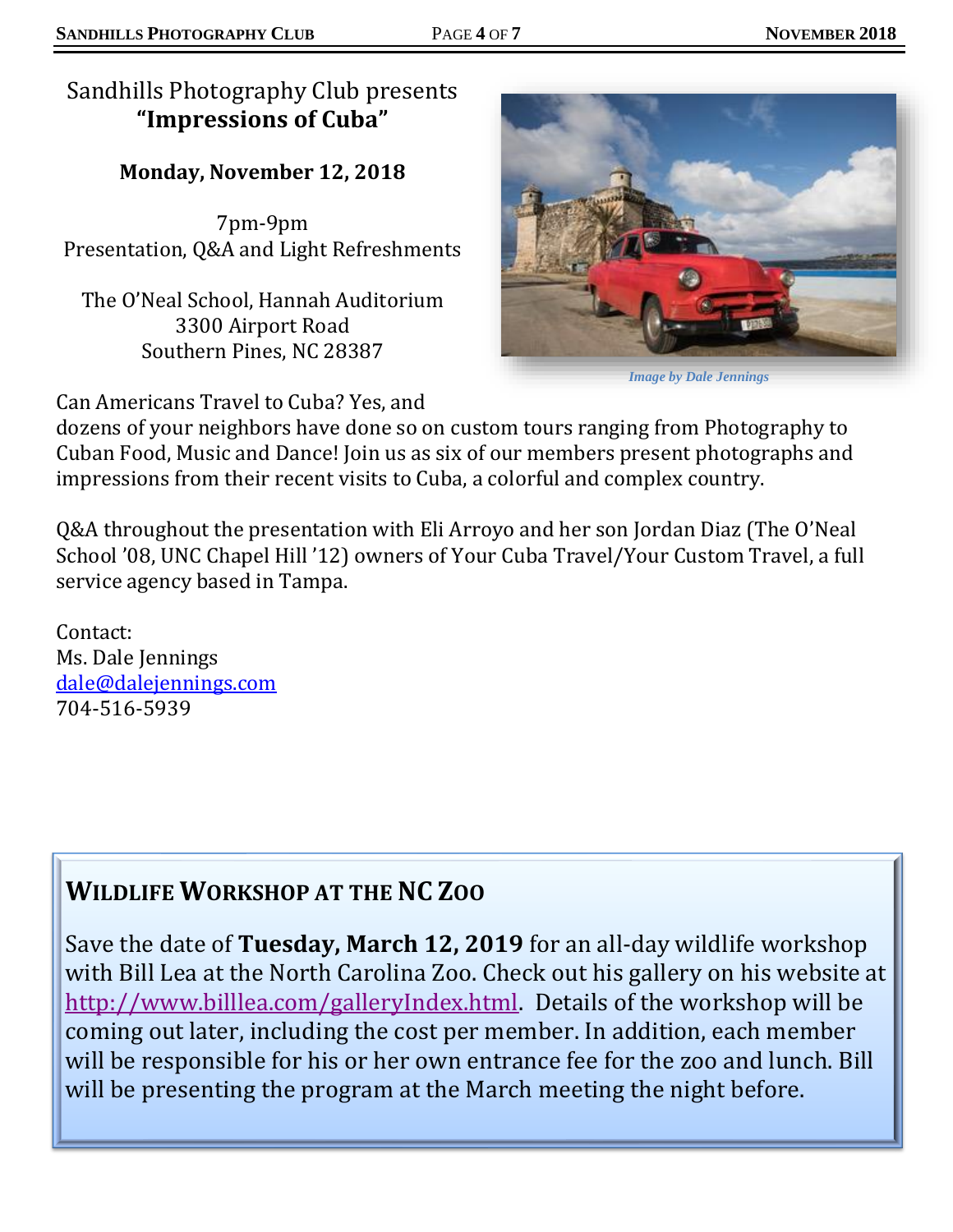

### **SANDHILLS PHOTOGRAPHY CLUB'S WEBSITE WWW.SANDHILLSPHOTOCLUB.ORG**

## **Website**

*When uploading to Smug Mug for our various activities, you may click done in the upper right-hand corner of the screen to see the gallery. This will not be true for competition galleries.* 

## **Notes**

*This month's featured gallery on the club website is for* **[Jennifer German.](https://sandhillsphotoclub.smugmug.com/Member-Galleries/John-German/Slideshow-for-Website/n-28xxL)** *Click the feature button on the home page for her gallery.* 

*The Fall Field Trip to Greenville, SC is coming up. You may upload your favorite images from the trip to the button on the home page of the website or click this link:*

## *[Upload Fall Field Trip Images](https://sandhillsphotoclub.smugmug.com/upload/kVfScf/GreenvilleSC)*

*Images from this trip and the spring trip will be shown during the Christmas Dinner slideshow. Awarded images will be included as well.*

*There is now a "Subscribe Now" button on the home page to subscribe to the club's monthly newsletter. As of this month we have 39 subscriptions from nonmembers.*

## **Member Galleries**

*Members who would like a personal gallery should let me know at [website@sandhillsphotoclub.org](mailto:website@sandhillsphotoclub.org) , and I will send an upload link for their use. See the website "Member Galleries" page for instructions on sizing, etc. This link will continue to work but if you wish to change images, I must delete the old ones. You can upload at will. If you have lost your link, just let me know and I will resend it to you.*

*If you have a personal website, please let me know and I can provide a link on the "Member's Galleries" page for you. Please view the member's websites & galleries on this tab on the club website.* 

*Thank you, John German*

*PS: Please email any errors that you may notice on the website. I will correct them as soon as possible.* **[website@sandhillsphotoclub.org](mailto:website@sandhillsphotoclub.org)**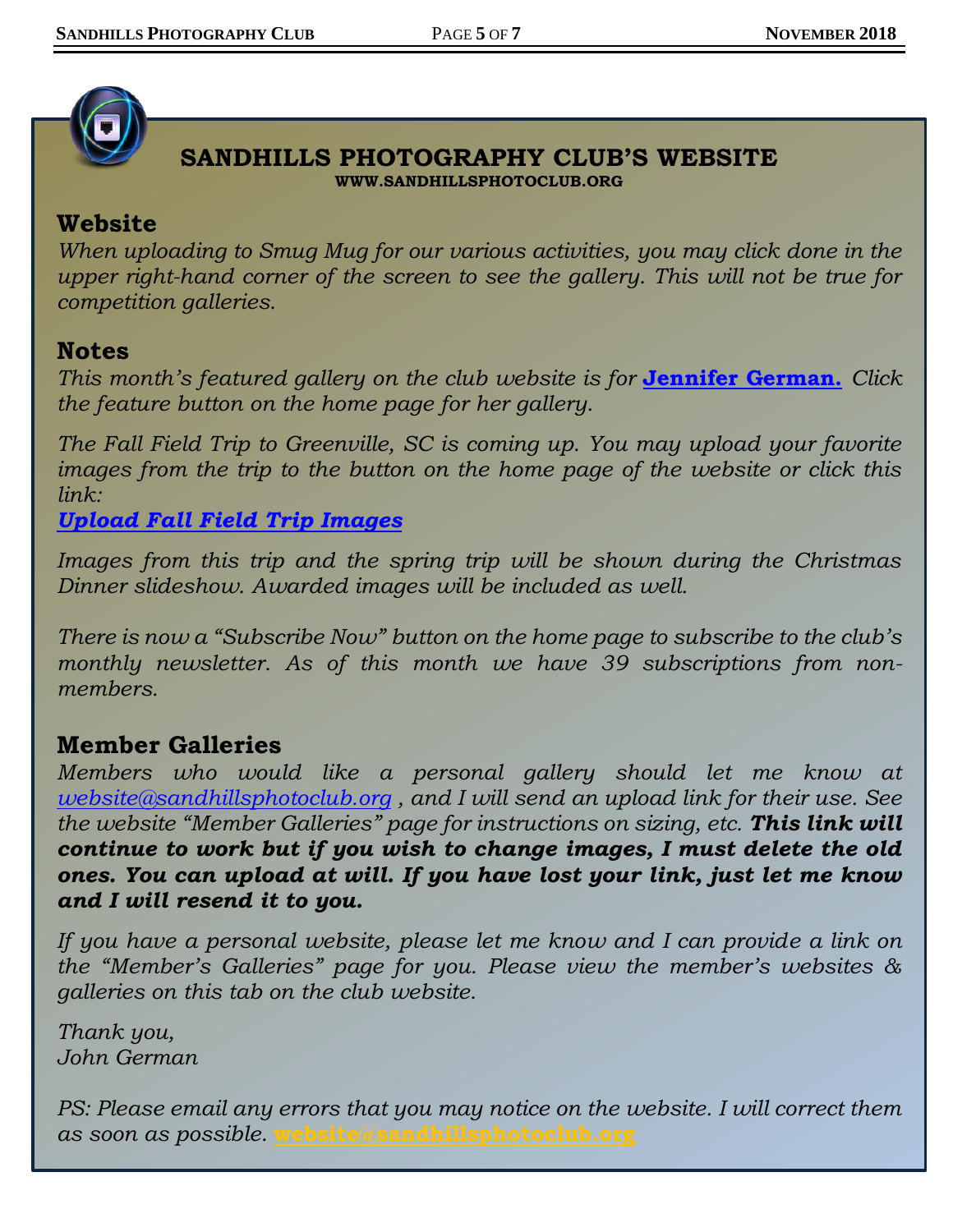| <b>REFRESHMENTS, Neva Scheve:</b>                                                                                                                                      |          |                      |  |
|------------------------------------------------------------------------------------------------------------------------------------------------------------------------|----------|----------------------|--|
| We have volunteers providing refreshments for every monthly meeting for the rest of the<br>year. Thank you so much!<br><b>Neva</b><br><b>2018 Refreshment Schedule</b> |          |                      |  |
|                                                                                                                                                                        | November | Potluck              |  |
|                                                                                                                                                                        | December | <b>Holiday Party</b> |  |

November is Refreshment Pot Luck. Please bring a snack to the meeting and we will have an interesting variety of refreshments to enjoy after the meeting. I will bring drinks. We also have napkins, cocktail plates, plastic ware, and cups available to use.

Thanks to all of those who volunteered to bring refreshments to our membership meetings this past year: **Marti Derleth, Susan Capstick, Paula Taggart, Dean Charles, Sandra Eriksson, Pat Anderson, LeAnn Montague, Frank Dalmau, Donna Rotondo, Kathy Locklear, Dave and Cheryl Powers, Nancy Brown, Lana Rebert,** and **Linda Piechota.**

You all made my job very easy.

I will continue to be Hospitality Chairperson for next year and I will have a sign up sheet for next year's calendar. I hope we will fill it up quickly.

Neva Scheve – Hospitality

| <b>REMINDER: IT'S TIME TO RENEW YOUR MEMBERSHIP FOR 2019.</b>        |
|----------------------------------------------------------------------|
| <b>Dues for 2019 are:</b>                                            |
| • Family membership \$75                                             |
| • Individual membership \$55                                         |
| <b>• Student membership \$20</b>                                     |
| You can bring your check to the November club meeting or mail it to: |
| <b>Sandhills Photography Club</b>                                    |
| <b>POB 763</b>                                                       |
| <b>Southern Pines, NC 28388</b>                                      |